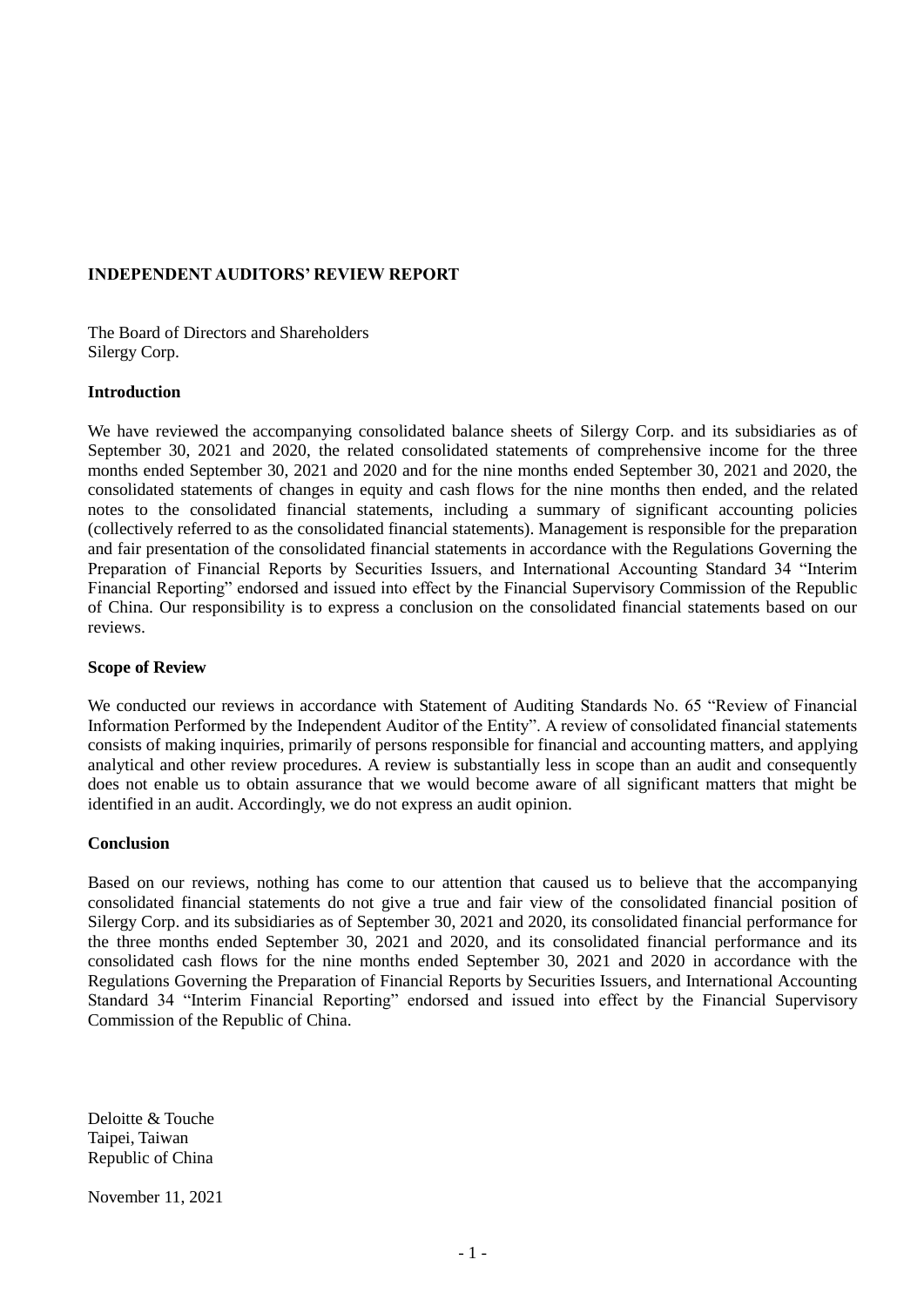#### **CONSOLIDATED BALANCE SHEETS (In Thousands of New Taiwan Dollars)**

**September 30, 2021 (Reviewed) December 31, 2020 (Audited) September 30, 2020 (Reviewed after Restatement) ASSETS Amount % Amount % Amount %** CURRENT ASSETS Cash and cash equivalents<br>
Financial assets at amortized cost - current the current term of the cost of the current term of the cost of the current term of the cost of the cost of the cost of the cost of the cost of the co Financial assets at amortized cost - current 1,254,594 5 229,696 1 854,535 5<br>Accounts receivable, net 1,991,616 8 1,016,757 5 1,245,286 7 Accounts receivable, net 1,991,616 8 1,016,757 5 1,245,286 7 Other receivables 234,070 - 74,012 - 78,825 - 74,012 - 78,825 - 74,012 - 78,825 - 74,012 - 78,825 - 75,825 - 75,825 - 75,825 - 75,825 - 75,825 - 75,825 - 75,825 - 75,825 - 75,825 - 75,825 - 75,825 - 75,825 - 75,825 - 75,82 Inventories 2,476,641 10 2,314,096 12 2,457,972 13 Non-current assets held for sale 6 and the sale of the sale of the sale of the sale of the sale of the sale of the sale of the sale of the sale of the sale of the sale of the sale of the sale of the sale of the sale of the Prepayments 215,084 1 152,899 1 142,613 1 Total current assets 15,825,508 65 13,035,606 66 11,052,421 60 NON-CURRENT ASSETS Financial assets at fair value through profit or loss - non-current 2,568,385 11 1,638,644 8 1,148,577 6 Investments accounted for using equity method 677,249 3 529,349 3 1,254,201 7 Property, plant and equipment 6 1,406,989 6 1,190,616 6 1,165,051 6 Right-of-use assets 109,229 - 99,835 1 108,970 1 Investment properties 3 566,833 3 582,184 3 566,833 3 Goodwill 1,785,570 7 1,824,929 9 2,186,773 12 Other intangible assets 6.6 and 5.541 5.6 and 5.6 and 5.6 and 5.6 and 5.6 and 5.6 and 5.6 and 5.6 and 5.779,286 5.6 and 5.779,286 5.741 5.789,541 5.789,541 5.789,541 5.789,541 5.789,541 5.789,541 5.789,541 5.789,541 5.789, Deferred tax assets 33,375 - 33,375 - 36,279 - 38,252 - 33,375 -Refundable deposits 40,510  $1$  54,017  $-$  40,510  $-$ Net defined benefit assets - non-current 1,028 - 995 - 1,193 -Long-term prepayments  $\frac{221,671}{1}$   $\frac{1}{1}$   $\frac{40,229}{1}$   $\frac{38,965}{1}$ Total non-current assets **8,538,251** 35 6,831,680 34 7,439,989 40 TOTAL \$ 24,363,759 100 \$ 19,867,286 100 \$ 18,492,410 100 **LIABILITIES AND EQUITY**

CURRENT LIABILITIES Financial liabilities at fair value through profit or loss - current  $\frac{16,418}{735,474}$   $\frac{16,418}{3}$   $\frac{16,418}{3}$   $\frac{16,402}{3}$   $\frac{3}{4}$ Accounts payable 3 524,485 3 616,402 3 524,485 3 Accounts payable - related parties  $4,997$  - 1,720 Other payables 3 604,365 3 672,769 4 672,769 4 604,365 3 Current tax liabilities 278,684 1 47,532 - 4,880 Lease liabilities - current<br>
Other current liabilities<br>
25,352 - 36,793 - 37,527 - 37,527 - 37,527 - 37,527 - 36,793 - 37,527 - 36,793 - 37,527 - 37,527 - 37,527 - 37,527 - 37,527 - 31,52,067 - 31,52,067 - 31,52,067 - 31,5 Other current liabilities 25,352 - 46,350 - 152,067 1 Total current liabilities 1,903,282 8 1,421,566 7 1,323,324 7 NON-CURRENT LIABILITIES Financial liabilities at fair value through profit or loss - non-current 16,418 - 33,376 - 32,674 Deferred tax liabilities 16,207 - 10,886 - 18,579 Lease liabilities - non-current 11 and 12 and 28,682 - 40,759 1 49,493 1 Guarantee deposits 13,464 - 10,095 - 5,389 - 5,389 - 10,095 - 5,389 - 5,389 - 10,095 - 5,389 - 10,095 - 5,389 - 10,095 - 10,095 - 10,095 - 10,095 - 10,095 - 10,095 - 10,095 - 10,095 - 10,095 - 10,095 - 10,095 - 10,095 - 10 Total non-current liabilities 1995, 116 1 106,135 1 106,135 1 106,135 1 106,135 1 106,135 1 106,135 1 106,135 1 106,135 1 106,135 1 106,135 1 106,135 1 106,135 1 106,135 1 106,135 1 106,135 1 106,135 1 106,135 1 106,135 1 Total liabilities 1,988,053 1,988,053 8 1,516,682 8 1,429,459 8 EQUITY ATTRIBUTABLE TO OWNERS OF THE COMPANY Share capital Common shares 6 1 1 2 3 3 3 4 4 5 938,656 5 4 929,014 5 938,656 5 9 925,444 5 5 925,444 5 929,014 5 938,656 5  $\frac{4}{3}$  5 925,444 5 925,444 5 925,444 5 925,444 5 929,014 5 925,444 5 925,444 5 925,444 5 925,444 5 925 925,4 Capital surplus **8,959,546** 37 7,799,136 39 7,556,308 41 Retained earnings Legal reserve 996,568 4 996,568 5 996,568 5

| Special reserve                                        | 1,129,475    |                | 703,512      | 4     | 703,512      | 4     |
|--------------------------------------------------------|--------------|----------------|--------------|-------|--------------|-------|
| Unappropriated earnings                                | 11,863,315   | $-49$          | 8,912,441    | $-45$ | 7,830,728    | $-42$ |
| Total retained earnings                                | 13,989,358   | $\frac{57}{2}$ | 10,612,521   | 54    | 9,530,808    | $-51$ |
| Other equity                                           |              |                |              |       |              |       |
| Exchange differences on translating foreign operations | (1,530,390)  | (6)            | (1,129,475)  | (6)   | (1,023,183)  | (6)   |
| Unearned employee benefits                             | (397, 459)   | (2)            | (180,211)    | (1)   | (253, 359)   | (1)   |
| Total other equity                                     | (1,927,849)  | (8)            | (1,309,686)  | (7)   | (1,276,542)  | (7)   |
| Total equity attributable to owners of the Company     | 21,959,711   | $-90$          | 18,030,985   | - 91  | 16,736,018   | $-90$ |
| NON-CONTROLLING INTERESTS                              | 415,995      |                | 319,619      |       | 326,933      |       |
| Total equity                                           | 22,375,706   | $-92$          | 18,350,604   | 92    | 17,062,951   | $-92$ |
| <b>TOTAL</b>                                           | \$24,363,759 | 100            | \$19,867,286 | 100   | \$18,492,410 | 100   |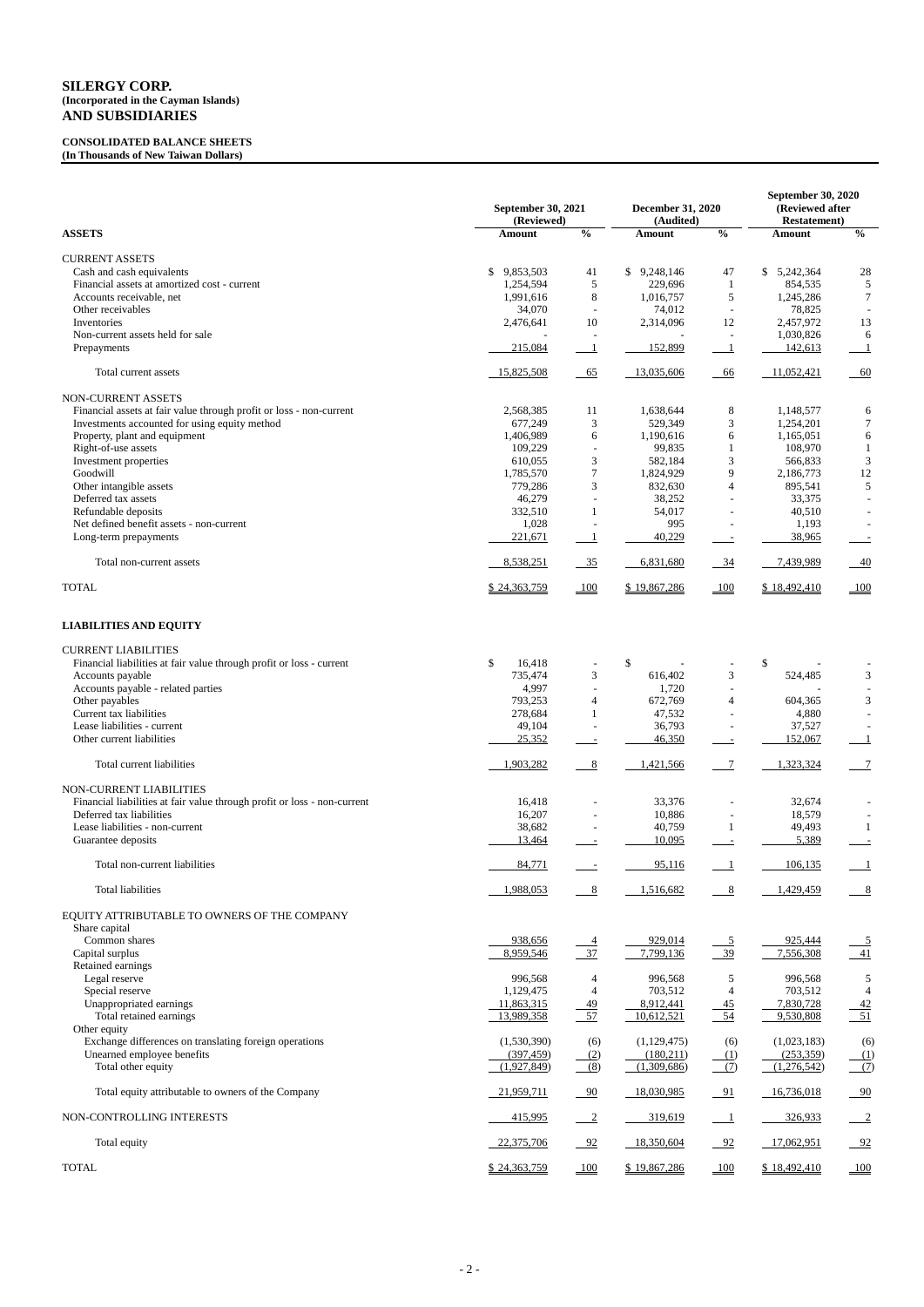#### **CONSOLIDATED STATEMENTS OF COMPREHENSIVE INCOME (In Thousands of New Taiwan Dollars, Except Earnings Per Share) (Reviewed, Not Audited)**

|                                                                                                                                                                     | For the Three Months Ended September 30 |                                |                    | For the Nine Months Ended September 30 |                  |                      |                    |                                |  |
|---------------------------------------------------------------------------------------------------------------------------------------------------------------------|-----------------------------------------|--------------------------------|--------------------|----------------------------------------|------------------|----------------------|--------------------|--------------------------------|--|
|                                                                                                                                                                     | 2021<br>2020                            |                                | 2021               |                                        | 2020             |                      |                    |                                |  |
|                                                                                                                                                                     | Amount                                  | $\frac{0}{0}$                  | Amount             | $\frac{0}{0}$                          | <b>Amount</b>    | $\frac{0}{0}$        | <b>Amount</b>      | $\frac{0}{0}$                  |  |
| OPERATING REVENUE, NET                                                                                                                                              | \$5,913,889                             | 100                            | \$3,643,635        | 100                                    | \$15,352,023     | 100                  | \$9,798,066        | 100                            |  |
| <b>OPERATING COSTS</b>                                                                                                                                              | 2,587,231                               | 44                             | 1,861,723          | $-51$                                  | 7,221,877        | 47                   | 4,931,158          | $-50$                          |  |
| <b>GROSS PROFIT</b>                                                                                                                                                 | 3,326,658                               | 56                             | 1,781,912          | 49                                     | 8,130,146        | $-53$                | 4,866,908          | 50                             |  |
| <b>OPERATING EXPENSES</b><br>Selling and marketing expenses<br>General and administrative                                                                           | 251,564                                 | 4                              | 200,495            | 5                                      | 703,497          | $\overline{4}$       | 548,918            | 5                              |  |
| expenses<br>Research and development                                                                                                                                | 213,531                                 | 4                              | 204,315            | 6                                      | 553,268          | $\overline{4}$       | 550,127            | 6                              |  |
| expenses<br>Expected credit (reversed) loss                                                                                                                         | 837,882<br>(743)                        | 14<br>$\overline{\phantom{a}}$ | 560,773<br>(2,587) | 15<br>$\overline{\phantom{a}}$         | 2,202,334<br>905 | 14<br>$\overline{a}$ | 1,536,593<br>1,254 | 16<br>$\overline{\phantom{a}}$ |  |
| Total operating expenses                                                                                                                                            | 1,302,234                               | 22                             | 962,996            | 26                                     | 3,460,004        | 22                   | 2,636,892          | 27                             |  |
| OTHER OPERATING INCOME<br>AND EXPENSES, NET                                                                                                                         | 4,140                                   | $\equiv$                       | 37,961             | $\overline{\phantom{0}}$               | 12,525           |                      | 46,207             |                                |  |
| PROFIT FROM OPERATIONS                                                                                                                                              | 2,028,564                               | 34                             | 856,877            | 24                                     | 4,682,667        | 31                   | 2,276,223          | 23                             |  |
| NON-OPERATING INCOME<br><b>AND EXPENSES</b>                                                                                                                         |                                         |                                |                    |                                        |                  |                      |                    |                                |  |
| Interest income                                                                                                                                                     | 16,807                                  |                                | 24,973             | $\mathbf{1}$                           | 49,698           |                      | 55,157             |                                |  |
| Other income                                                                                                                                                        | 26,791                                  | $\mathbf{1}$                   | 20,791             |                                        | 139,950          | $\mathbf{1}$         | 123,419            | $\mathbf{1}$                   |  |
| Interest expenses                                                                                                                                                   | (314)                                   |                                | (179)              | $\overline{\phantom{a}}$               | (795)            | ÷                    | (716)              | ÷                              |  |
| Gain on disposal of                                                                                                                                                 |                                         |                                |                    |                                        |                  |                      |                    |                                |  |
| investments                                                                                                                                                         | 7,716                                   |                                |                    |                                        | 7,716            |                      |                    |                                |  |
| Foreign exchange loss, net<br>Share of gain (loss) of                                                                                                               | (1,747)                                 |                                | (44, 351)          | (1)                                    | (27, 320)        |                      | (32, 230)          |                                |  |
| associates<br>Gain (Loss) on financial                                                                                                                              | 255                                     |                                | (70, 459)          | (2)                                    | (12,620)         |                      | (122, 145)         | (1)                            |  |
| instruments at fair value                                                                                                                                           |                                         |                                |                    |                                        |                  |                      |                    |                                |  |
| through profit or loss                                                                                                                                              |                                         |                                | 13,240             |                                        | 53,233           |                      | (41, 264)          |                                |  |
| Miscellaneous expenses                                                                                                                                              | (7, 460)                                | $\overline{\phantom{a}}$       | (8,947)            | $\overline{a}$                         | (30,242)         |                      | (27, 344)          |                                |  |
| Total non-operating<br>income and expenses                                                                                                                          | 42,048                                  | $\mathbf{1}$                   | (64, 932)          | (2)                                    | 179,620          | -1                   | (45, 123)          |                                |  |
| PROFIT BEFORE INCOME<br><b>TAX</b>                                                                                                                                  | 2,070,612                               | 35                             | 791,945            | 22                                     | 4,862,287        | 32                   | 2,231,100          | 23                             |  |
| <b>INCOME TAX EXPENSE</b>                                                                                                                                           | (170, 848)                              | (3)                            | (24, 119)          | (1)                                    | (433,038)        | (3)                  | (52,602)           | (1)                            |  |
| NET PROFIT FOR THE<br><b>PERIOD</b>                                                                                                                                 | 1,899,764                               | 32                             | 767,826            | 21                                     | 4.429.249        | 29                   | 2,178,498          | 22                             |  |
| OTHER COMPREHENSIVE<br>LOSS<br>Items that will not be<br>reclassified subsequently to<br>profit or loss:<br>Exchange differences arising<br>from translation to the |                                         |                                |                    |                                        |                  |                      |                    |                                |  |
| presentation currency                                                                                                                                               | (14, 811)                               |                                | (283, 380)         | (8)                                    | (441, 647)       | (3)                  | (491,739)          | (5)<br>(Continued)             |  |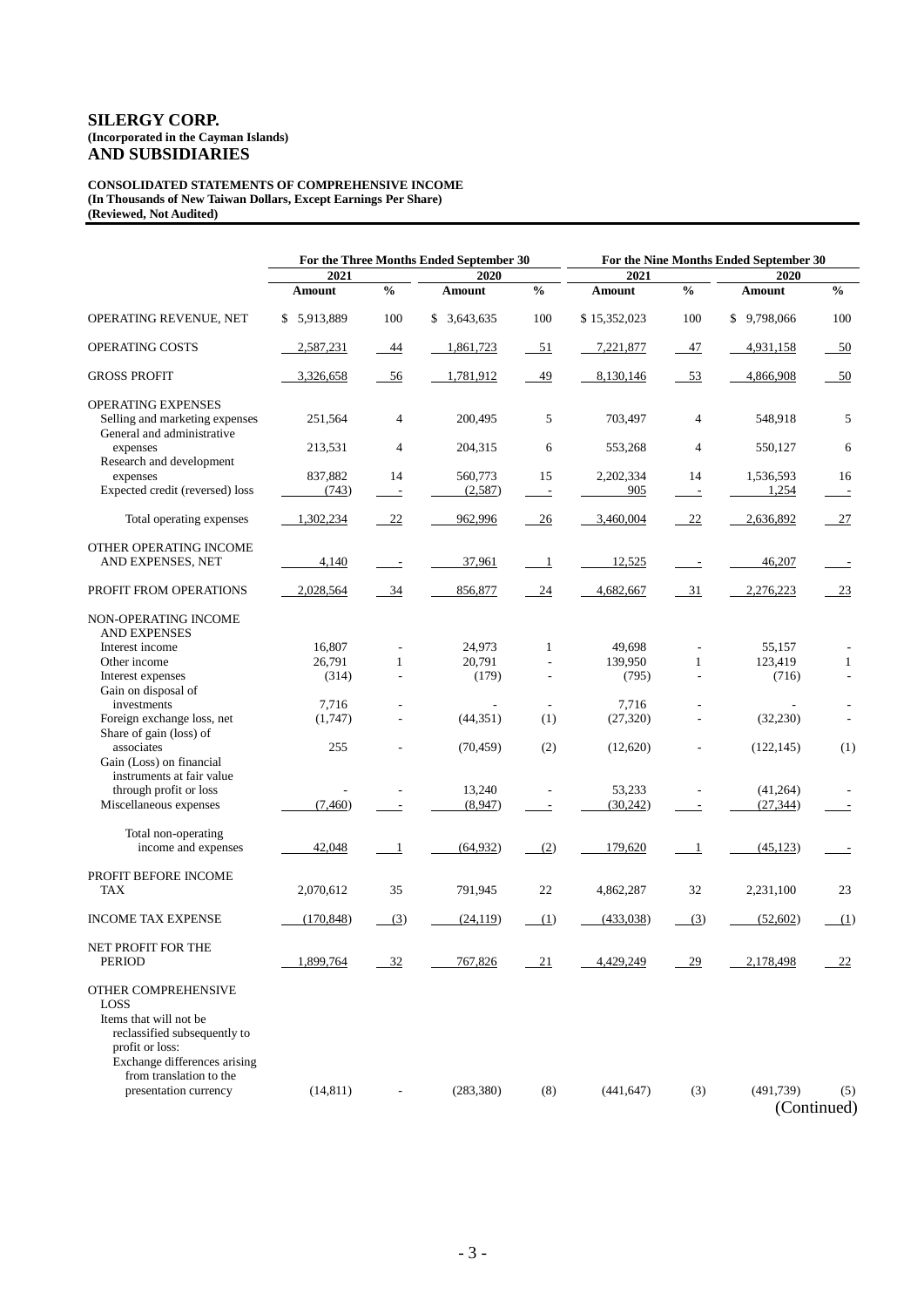#### **CONSOLIDATED STATEMENTS OF COMPREHENSIVE INCOME (In Thousands of New Taiwan Dollars, Except Earnings Per Share) (Reviewed, Not Audited)**

|                                                                                                                                      |                           | For the Three Months Ended September 30 |                          |                                |                           | For the Nine Months Ended September 30 |                          |                |  |
|--------------------------------------------------------------------------------------------------------------------------------------|---------------------------|-----------------------------------------|--------------------------|--------------------------------|---------------------------|----------------------------------------|--------------------------|----------------|--|
|                                                                                                                                      | 2021                      |                                         | 2020                     |                                | 2021                      |                                        | 2020                     |                |  |
|                                                                                                                                      | <b>Amount</b>             | $\frac{0}{0}$                           | Amount                   | $\frac{0}{0}$                  | Amount                    | $\frac{0}{0}$                          | Amount                   | $\frac{0}{0}$  |  |
| Items that may be reclassified<br>subsequently to profit or<br>loss:<br>Exchange differences on<br>translating foreign<br>operations | \$<br>(39, 412)           | (1)                                     | \$<br>229.051            | 6                              | \$<br>33,497              |                                        | \$<br>146,182            | $\overline{c}$ |  |
| Share of the other<br>comprehensive (loss)<br>income of associates<br>accounted for using equity<br>method                           | (5,408)                   |                                         | 25,677                   | -1                             | 775                       |                                        | 21,555                   |                |  |
| Other comprehensive loss<br>for the period, net of<br>income tax                                                                     | (59, 631)                 | (1)                                     | (28, 652)                | (1)                            | (407, 375)                | (3)                                    | (324,002)                | (3)            |  |
| <b>TOTAL COMPREHENSIVE</b><br><b>INCOME FOR THE PERIOD</b>                                                                           | \$1,840,133               | 31                                      | 739,174                  | 20                             | 4,021,874<br>\$           | 26                                     | \$1,854,496              | 19             |  |
| NET PROFIT ATTRIBUTABLE<br>TO:                                                                                                       |                           |                                         |                          |                                |                           |                                        |                          |                |  |
| Owners of the Company<br>Non-controlling interests                                                                                   | 1,838,387<br>\$<br>61,377 | 31<br>$\mathbf{1}$                      | \$<br>772,934<br>(5,108) | 21<br>$\overline{\phantom{a}}$ | 4,352,302<br>\$<br>76,947 | 28<br>$\overline{1}$                   | \$2,196,603<br>(18, 105) | 22             |  |
|                                                                                                                                      | \$1,899,764               | $-32$                                   | 767,826                  | 21                             | \$4,429,249               | 29                                     | \$2,178,498              | 22             |  |
| <b>TOTAL COMPREHENSIVE</b><br><b>INCOME ATTRIBUTABLE</b><br>TO:                                                                      |                           |                                         |                          |                                |                           |                                        |                          |                |  |
| Owners of the Company<br>Non-controlling interests                                                                                   | \$1,780,680<br>59,453     | 30<br>$\mathbf{1}$                      | 739,724<br>\$<br>(550)   | 20<br>$\sim$                   | 3,951,387<br>S<br>70,487  | 26<br>$\sim$ $-$                       | \$1,876,287<br>(21,791)  | 19             |  |
|                                                                                                                                      | \$1,840,133               | $-31$                                   | 739,174                  | $-20$                          | \$4,021,874               | $-26$                                  | \$1,854,496              | $-19$          |  |
| <b>EARNINGS PER SHARE</b><br>Basic<br>Diluted                                                                                        | \$19.69<br>\$18.57        |                                         | \$8.41<br>\$8.01         |                                | \$46.78<br>\$43.99        |                                        | \$23.98<br>\$22.82       |                |  |

(Concluded)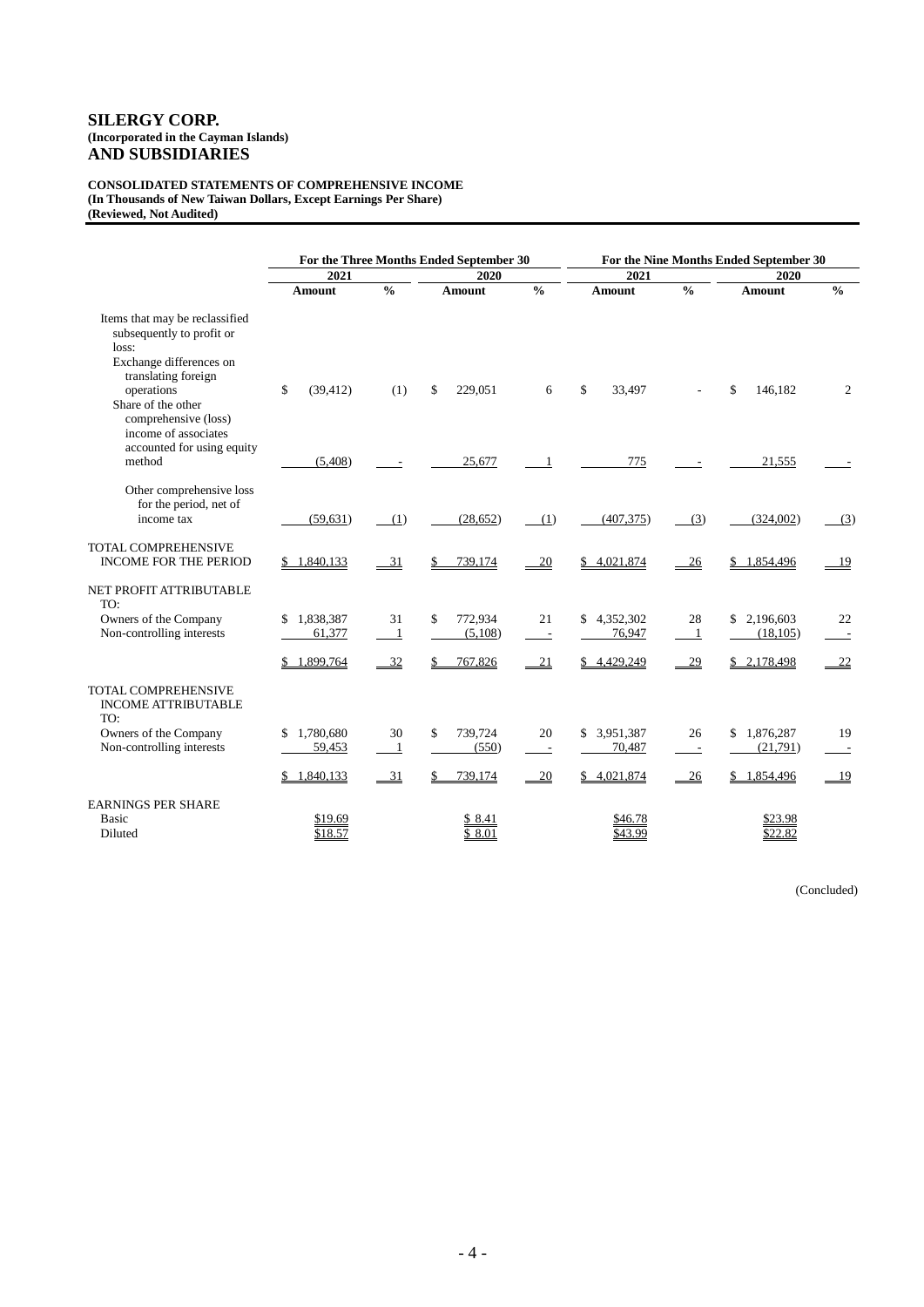#### **CONSOLIDATED STATEMENTS OF CHANGES IN EQUITY FOR THE NINE MONTHS ENDED SEPTEMBER 30, 2021 AND 2020 (In Thousands of New Taiwan Dollars) (Reviewed, Not Audited)**

|                                                                                             |                                                 | <b>Equity Attributable to Owners of the Company</b> |                        |                                                                                                                                                                                                                                      |                                                                                                                                                                                                                                                                                                                                                                                                                                                                            |                                            |                          |                               |                                        |                        |               |                                                                                                                                                                                                                                                       |                     |  |
|---------------------------------------------------------------------------------------------|-------------------------------------------------|-----------------------------------------------------|------------------------|--------------------------------------------------------------------------------------------------------------------------------------------------------------------------------------------------------------------------------------|----------------------------------------------------------------------------------------------------------------------------------------------------------------------------------------------------------------------------------------------------------------------------------------------------------------------------------------------------------------------------------------------------------------------------------------------------------------------------|--------------------------------------------|--------------------------|-------------------------------|----------------------------------------|------------------------|---------------|-------------------------------------------------------------------------------------------------------------------------------------------------------------------------------------------------------------------------------------------------------|---------------------|--|
|                                                                                             |                                                 |                                                     |                        |                                                                                                                                                                                                                                      |                                                                                                                                                                                                                                                                                                                                                                                                                                                                            |                                            |                          |                               | <b>Other Equity</b><br><b>Exchange</b> |                        |               |                                                                                                                                                                                                                                                       |                     |  |
|                                                                                             |                                                 |                                                     |                        |                                                                                                                                                                                                                                      |                                                                                                                                                                                                                                                                                                                                                                                                                                                                            |                                            |                          | Differences on                |                                        |                        |               |                                                                                                                                                                                                                                                       |                     |  |
|                                                                                             |                                                 |                                                     |                        |                                                                                                                                                                                                                                      |                                                                                                                                                                                                                                                                                                                                                                                                                                                                            | <b>Retained Earnings</b><br>Unappropriated | <b>Total</b>             | <b>Translating</b><br>Foreign | <b>Unearned</b>                        | Total                  |               | Non-controlling                                                                                                                                                                                                                                       |                     |  |
|                                                                                             | <b>Common Shares</b><br><b>Shares</b><br>Amount |                                                     | <b>Capital Surplus</b> | <b>Legal Reserve</b>                                                                                                                                                                                                                 | <b>Special Reserve</b>                                                                                                                                                                                                                                                                                                                                                                                                                                                     | <b>Earnings</b>                            | <b>Retained Earnings</b> | <b>Operations</b>             | <b>Employee Benefits</b>               | <b>Other Equity</b>    | <b>Total</b>  | <b>Interest</b>                                                                                                                                                                                                                                       | <b>Total Equity</b> |  |
| <b>BALANCE AT JANUARY 1, 2020</b>                                                           | 91,481                                          | 914,802                                             | \$6,752,006            | 763,980                                                                                                                                                                                                                              | 237,236                                                                                                                                                                                                                                                                                                                                                                                                                                                                    | \$7,019,735                                | \$8,020,951              | \$ (703,512)                  | \$ (136,158)                           | \$ (839,670)           | \$14,848,089  | \$356,696                                                                                                                                                                                                                                             | \$15,204,785        |  |
| Appropriation of the 2019 earnings                                                          |                                                 |                                                     |                        |                                                                                                                                                                                                                                      |                                                                                                                                                                                                                                                                                                                                                                                                                                                                            |                                            |                          |                               |                                        |                        |               |                                                                                                                                                                                                                                                       |                     |  |
| Legal reserve<br>Special reserve                                                            |                                                 |                                                     |                        | 232,588                                                                                                                                                                                                                              | $\sim$<br>466,276                                                                                                                                                                                                                                                                                                                                                                                                                                                          | (232, 588)<br>(466, 276)                   |                          |                               |                                        | $\sim$                 |               |                                                                                                                                                                                                                                                       |                     |  |
| Cash dividends distributed by Silergy Corp.                                                 |                                                 |                                                     |                        |                                                                                                                                                                                                                                      |                                                                                                                                                                                                                                                                                                                                                                                                                                                                            | (686, 101)                                 | (686, 101)               |                               |                                        |                        | (686, 101)    |                                                                                                                                                                                                                                                       | (686, 101)          |  |
|                                                                                             |                                                 |                                                     |                        | 232,588                                                                                                                                                                                                                              | 466,276                                                                                                                                                                                                                                                                                                                                                                                                                                                                    | (1,384,965)                                | (686,101)                |                               |                                        |                        | (686, 101)    |                                                                                                                                                                                                                                                       | (686, 101)          |  |
| Change in percentage of ownership interests in subsidiaries                                 |                                                 |                                                     | 7,972                  |                                                                                                                                                                                                                                      |                                                                                                                                                                                                                                                                                                                                                                                                                                                                            |                                            |                          |                               |                                        |                        | 7,972         | (7,972)                                                                                                                                                                                                                                               |                     |  |
| Changes in capital surplus from investments in associates accounted for                     |                                                 |                                                     |                        |                                                                                                                                                                                                                                      |                                                                                                                                                                                                                                                                                                                                                                                                                                                                            |                                            |                          |                               |                                        |                        |               |                                                                                                                                                                                                                                                       | (1,308)             |  |
| using the equity method                                                                     |                                                 |                                                     | (1,308)                |                                                                                                                                                                                                                                      |                                                                                                                                                                                                                                                                                                                                                                                                                                                                            |                                            |                          |                               |                                        |                        | (1,308)       |                                                                                                                                                                                                                                                       |                     |  |
| Recognition of employee share options by Silergy Corp.                                      |                                                 |                                                     | 220,162                |                                                                                                                                                                                                                                      |                                                                                                                                                                                                                                                                                                                                                                                                                                                                            |                                            |                          |                               |                                        |                        | 220,162       |                                                                                                                                                                                                                                                       | 220,162             |  |
| Net profit for the nine months ended September 30, 2020                                     |                                                 |                                                     |                        |                                                                                                                                                                                                                                      |                                                                                                                                                                                                                                                                                                                                                                                                                                                                            | 2,196,603                                  | 2,196,603                |                               |                                        |                        | 2,196,603     | (18, 105)                                                                                                                                                                                                                                             | 2,178,498           |  |
| Other comprehensive loss for the nine months ended September 30,<br>2020, net of income tax |                                                 |                                                     |                        |                                                                                                                                                                                                                                      |                                                                                                                                                                                                                                                                                                                                                                                                                                                                            | (645)                                      | (645)                    | (319,671)                     |                                        | (319,671)              | (320,316)     | (3,686)                                                                                                                                                                                                                                               | (324,002)           |  |
| Total comprehensive income (loss) for the nine months ended September<br>30, 2020           |                                                 |                                                     |                        |                                                                                                                                                                                                                                      |                                                                                                                                                                                                                                                                                                                                                                                                                                                                            | 2,195,958                                  | 2,195,958                | (319,671)                     |                                        | (319,671)              | 1,876,287     | (21,791)                                                                                                                                                                                                                                              | 1,854,496           |  |
| Issue of common shares under employee share options                                         | 825                                             | 8,254                                               | 308,741                |                                                                                                                                                                                                                                      |                                                                                                                                                                                                                                                                                                                                                                                                                                                                            |                                            |                          |                               |                                        |                        | 316,995       |                                                                                                                                                                                                                                                       | 316,995             |  |
| Recognition of restricted employee shares issued by Silergy Corp.                           | 239                                             | 2,388                                               | 268,735                |                                                                                                                                                                                                                                      |                                                                                                                                                                                                                                                                                                                                                                                                                                                                            |                                            |                          |                               | (117,201)                              | (117,201)              | 153,922       |                                                                                                                                                                                                                                                       | 153,922             |  |
| <b>BALANCE AT SEPTEMBER 30, 2020</b>                                                        | 92,545                                          | 925,444                                             | \$7,556,308            | 996,568                                                                                                                                                                                                                              | 703,512                                                                                                                                                                                                                                                                                                                                                                                                                                                                    | \$7,830,728                                | \$9,530,808              | (1,023,183)                   | \$ (253,359)                           | (1,276,542)            | \$16,736,018  | \$326,933                                                                                                                                                                                                                                             | \$17,062,951        |  |
| <b>BALANCE AT JANUARY 1, 2021</b>                                                           | 92,902                                          | 929,014                                             | \$7,799,136            | 996,568                                                                                                                                                                                                                              | 703,512                                                                                                                                                                                                                                                                                                                                                                                                                                                                    | \$8,912,441                                | \$10,612,521             | (1,129,475)                   | \$ (180,211)                           | (1,309,686)            | \$18,030,985  | \$319,619                                                                                                                                                                                                                                             | \$18,350,604        |  |
| Appropriation of the 2020 earnings                                                          |                                                 |                                                     |                        |                                                                                                                                                                                                                                      |                                                                                                                                                                                                                                                                                                                                                                                                                                                                            |                                            |                          |                               |                                        |                        |               |                                                                                                                                                                                                                                                       |                     |  |
| Special reserve<br>Cash dividends distributed by Silergy Corp.                              |                                                 |                                                     |                        |                                                                                                                                                                                                                                      | 425,963                                                                                                                                                                                                                                                                                                                                                                                                                                                                    | (425,963)<br>(975, 465)                    | (975, 465)               |                               |                                        |                        | (975, 465)    |                                                                                                                                                                                                                                                       | (975, 465)          |  |
|                                                                                             |                                                 |                                                     |                        |                                                                                                                                                                                                                                      | 425,963                                                                                                                                                                                                                                                                                                                                                                                                                                                                    | (1,401,428)                                | (975, 465)               |                               |                                        |                        | (975, 465)    |                                                                                                                                                                                                                                                       | (975, 465)          |  |
| Change in percentage of ownership interests in subsidiaries                                 |                                                 |                                                     | (25,889)               |                                                                                                                                                                                                                                      |                                                                                                                                                                                                                                                                                                                                                                                                                                                                            |                                            |                          |                               |                                        |                        | (25,889)      | 25,889                                                                                                                                                                                                                                                |                     |  |
| Changes in capital surplus from investments in associates accounted for                     |                                                 |                                                     |                        |                                                                                                                                                                                                                                      |                                                                                                                                                                                                                                                                                                                                                                                                                                                                            |                                            |                          |                               |                                        |                        |               |                                                                                                                                                                                                                                                       |                     |  |
| using the equity method                                                                     |                                                 |                                                     | 462                    |                                                                                                                                                                                                                                      |                                                                                                                                                                                                                                                                                                                                                                                                                                                                            |                                            |                          |                               |                                        |                        | 462           |                                                                                                                                                                                                                                                       | 462                 |  |
| Recognition of employee share options by Silergy Corp.                                      |                                                 |                                                     | 379,688                |                                                                                                                                                                                                                                      |                                                                                                                                                                                                                                                                                                                                                                                                                                                                            |                                            |                          |                               |                                        |                        | 379,688       |                                                                                                                                                                                                                                                       | 379,688             |  |
| Net profit for the nine months ended September 30, 2021                                     |                                                 |                                                     |                        |                                                                                                                                                                                                                                      |                                                                                                                                                                                                                                                                                                                                                                                                                                                                            | 4,352,302                                  | 4,352,302                |                               |                                        |                        | 4,352,302     | 76,947                                                                                                                                                                                                                                                | 4,429,249           |  |
| Other comprehensive loss for the nine months ended September 30,<br>2021, net of income tax |                                                 |                                                     |                        |                                                                                                                                                                                                                                      |                                                                                                                                                                                                                                                                                                                                                                                                                                                                            |                                            |                          | (400, 915)                    |                                        | (400,915)              | (400,915)     | (6,460)                                                                                                                                                                                                                                               | (407,375)           |  |
| Total comprehensive income (loss) for the nine months ended September<br>30, 2021           |                                                 | $\equiv$                                            |                        | <u>and the company of the company of the company of the company of the company of the company of the company of the company of the company of the company of the company of the company of the company of the company of the com</u> | $\frac{1}{2} \left( \frac{1}{2} \right) \left( \frac{1}{2} \right) \left( \frac{1}{2} \right) \left( \frac{1}{2} \right) \left( \frac{1}{2} \right) \left( \frac{1}{2} \right) \left( \frac{1}{2} \right) \left( \frac{1}{2} \right) \left( \frac{1}{2} \right) \left( \frac{1}{2} \right) \left( \frac{1}{2} \right) \left( \frac{1}{2} \right) \left( \frac{1}{2} \right) \left( \frac{1}{2} \right) \left( \frac{1}{2} \right) \left( \frac{1}{2} \right) \left( \frac$ | 4,352,302                                  | 4,352,302                | (400,915)                     |                                        | (400,915)              | 3,951,387     | 70,487                                                                                                                                                                                                                                                | 4,021,874           |  |
| Issue of common shares under employee share options                                         | 773                                             | 7,735                                               | 320,172                |                                                                                                                                                                                                                                      |                                                                                                                                                                                                                                                                                                                                                                                                                                                                            |                                            |                          |                               |                                        | and the control of the | 327,907       | $\sim$ $\sim$<br><u>and the community of the community of the community of the community of the community of the community of the community of the community of the community of the community of the community of the community of the community</u> | 327,907             |  |
| Recognition of restricted employee shares issued by Silergy Corp.                           | 191                                             | 1,907                                               | 485,977                |                                                                                                                                                                                                                                      |                                                                                                                                                                                                                                                                                                                                                                                                                                                                            |                                            |                          |                               | (217,248)                              | (217,248)              | 270,636       |                                                                                                                                                                                                                                                       | 270,636             |  |
| BALANCE AT SEPTEMBER 30, 2021                                                               | 93,866                                          | \$938,656                                           | \$ 8,959,546           | \$996,568                                                                                                                                                                                                                            | \$1,129,475                                                                                                                                                                                                                                                                                                                                                                                                                                                                | \$11,863,315                               | \$13,989,358             | (1,530,390)                   | $\frac{(397,459)}{2}$                  | (1,927,849)            | \$ 21,959,711 | \$ 415,995                                                                                                                                                                                                                                            | \$22,375,706        |  |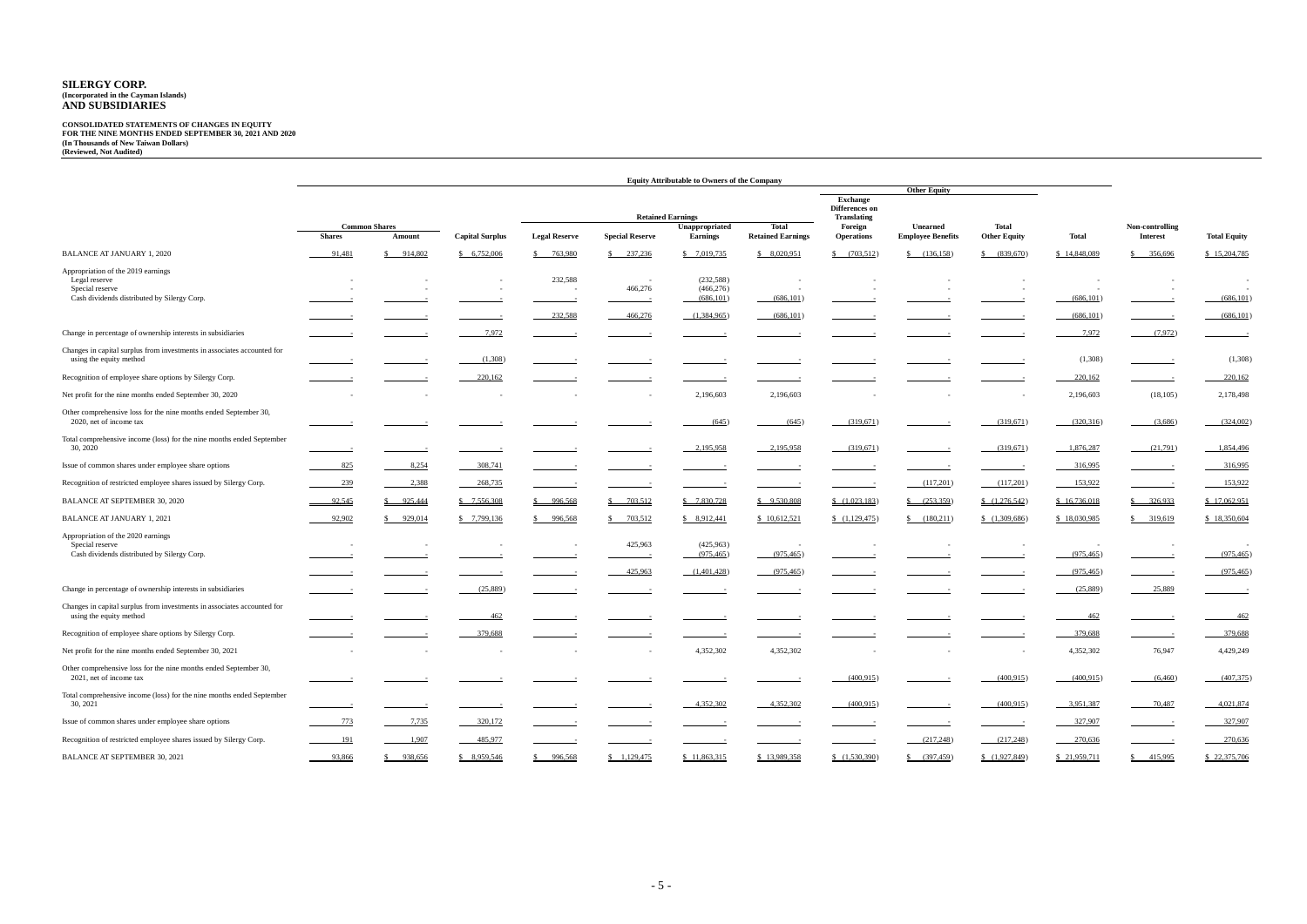## **CONSOLIDATED STATEMENTS OF CASH FLOWS (In Thousands of New Taiwan Dollars) (Reviewed, Not Audited)**

|                                                                       | <b>For the Nine Months Ended</b><br><b>September 30</b> |             |  |
|-----------------------------------------------------------------------|---------------------------------------------------------|-------------|--|
|                                                                       | 2021                                                    | 2020        |  |
| CASH FLOWS FROM OPERATING ACTIVITIES                                  |                                                         |             |  |
| Income before income tax                                              | \$4,862,287                                             | \$2,231,100 |  |
| Adjustments for:                                                      |                                                         |             |  |
| Expected credit loss on trade receivables                             | 905                                                     | 1,254       |  |
| Net (gain) loss on financial instruments at fair value through profit |                                                         |             |  |
| or loss                                                               | (53,233)                                                | 41,264      |  |
| Depreciation expenses                                                 | 199,370                                                 | 124,290     |  |
| Amortization expenses                                                 | 140,106                                                 | 142,881     |  |
| Interest income                                                       | (49, 698)                                               | (55,157)    |  |
| Dividend income                                                       | (38, 751)                                               |             |  |
| Interest expenses                                                     | 795                                                     | 716         |  |
| Compensation cost of employee share options                           | 379,688                                                 | 220,162     |  |
| Compensation cost of restricted employee shares                       | 270,636                                                 | 153,922     |  |
| Share of loss of associates                                           | 12,620                                                  | 122,145     |  |
| Loss on disposal of property, plant and equipment                     | 46                                                      | 263         |  |
| Property, plant and equipment transferred to expenses                 | 15                                                      |             |  |
| Gains on disposal of intangible assets                                | (12,571)                                                | (46, 470)   |  |
| Gain on disposal of investments                                       | (7,716)                                                 |             |  |
| Write-down of inventories                                             | 83,245                                                  | 44,395      |  |
| Unrealized (gain) loss on foreign currency exchange                   | (1,125)                                                 | 786         |  |
| Changes in operating assets and liabilities                           |                                                         |             |  |
| Increase in accounts receivable                                       | (974, 478)                                              | (299, 143)  |  |
| Decrease in other receivables                                         | 33,708                                                  | 218,800     |  |
| Increase in inventories                                               | (235,903)                                               | (553,783)   |  |
| Increase in prepayments                                               | (61, 844)                                               | (10,022)    |  |
| Increase in defined benefit assets - non-current                      | (33)                                                    | (33)        |  |
| Increase (decrease) in accounts payable                               | 118,979                                                 | (164, 058)  |  |
| Increase (decrease) in accounts payable - related parties             | 3,277                                                   | (1,104)     |  |
| Increase in other payables                                            | 129,160                                                 | 132,813     |  |
| (Decrease) increase in other current liabilities                      | (20,998)                                                | 123,236     |  |
| Cash generated from operations                                        | 4,778,487                                               | 2,428,257   |  |
| Interest received                                                     | 55,343                                                  | 35,889      |  |
| Interest paid                                                         | (795)                                                   | (716)       |  |
| Income tax paid                                                       | (201,796)                                               | (49, 739)   |  |
| Net cash generated from operating activities                          | 4,631,239                                               | 2,413,691   |  |
| CASH FLOWS FROM INVESTING ACTIVITIES                                  |                                                         |             |  |
| Purchase of financial assets at amortized cost                        | (1,024,898)                                             |             |  |

(Continued)